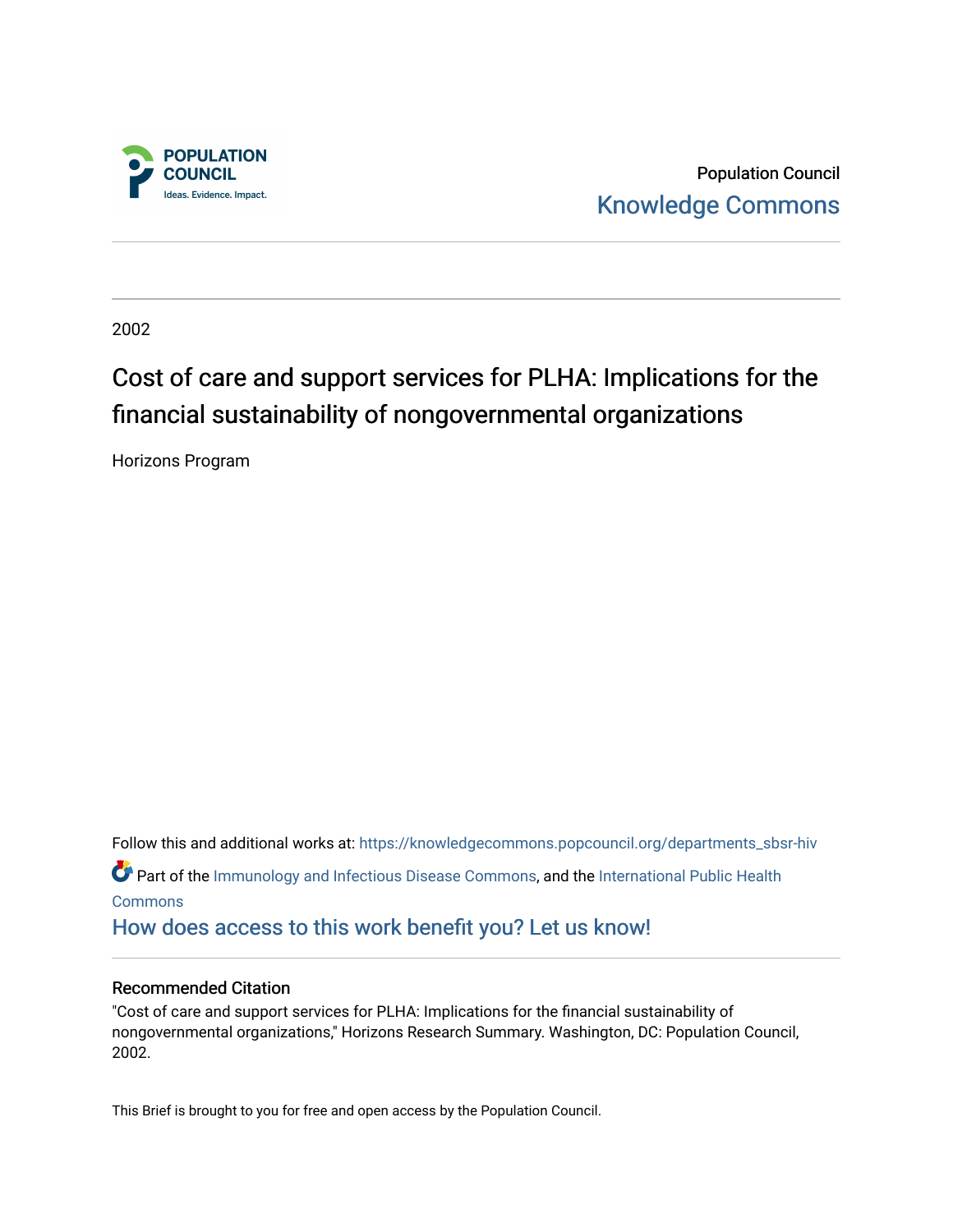



## **COST OF CARE AND SUPPORT SERVICES FOR PLHA: IMPLICATIONS FOR THE FINANCIAL SUSTAINABILITY OF NONGOVERNMENTAL ORGANIZATIONS**

As HIV/AIDS prevalence increases, providers of care and support services will face greater demand for their services. The ability of nongovernmental organizations (NGOs) to help meet this increased demand will be influenced in part by their ability to control the cost of their services while generating sufficient revenue to meet their expenses.

The Y.R. Gaitonde Centre for AIDS Research and Education (YRG CARE) was founded in 1993 and is located in Chennai, India. It was one of the earliest providers of integrated care and support services in South India and currently serves clients from the four South Indian states. This summary highlights the key findings of a study that investigated the cost of PLHA services offered by YRG CARE.



Estimating the current cost of PLHA services assists program managers and policymakers to evaluate how well their resources are being used and to plan for resource requirements for scaling up of their program. As part of this analysis, the study investigators examined the impact of service expansion on the unit cost of services. They also looked at the extent to which current user fees offset costs of service expansion to the NGO as well as other issues regarding the financial sustainability of YRG CARE.

This research is part of a larger study being conducted by YRG CARE and Horizons that examines the scale-up of care and support services in South India.

## **Study Methods**

Researchers use a four-step process to estimate the cost of services. First, they identified resources used in the provision of services. Second, they measured the volume of resources used by the program. Third, they assigned the resources a monetary value and fourth, they allocated the resource costs to the different outputs of the program.

**Horizons is implemented by the Population Council with the International Center for Research on Women, the International HIV/AIDS Alliance, the Program for Appropriate Technology, Tulane University, Family Health International, and Johns Hopkins University.**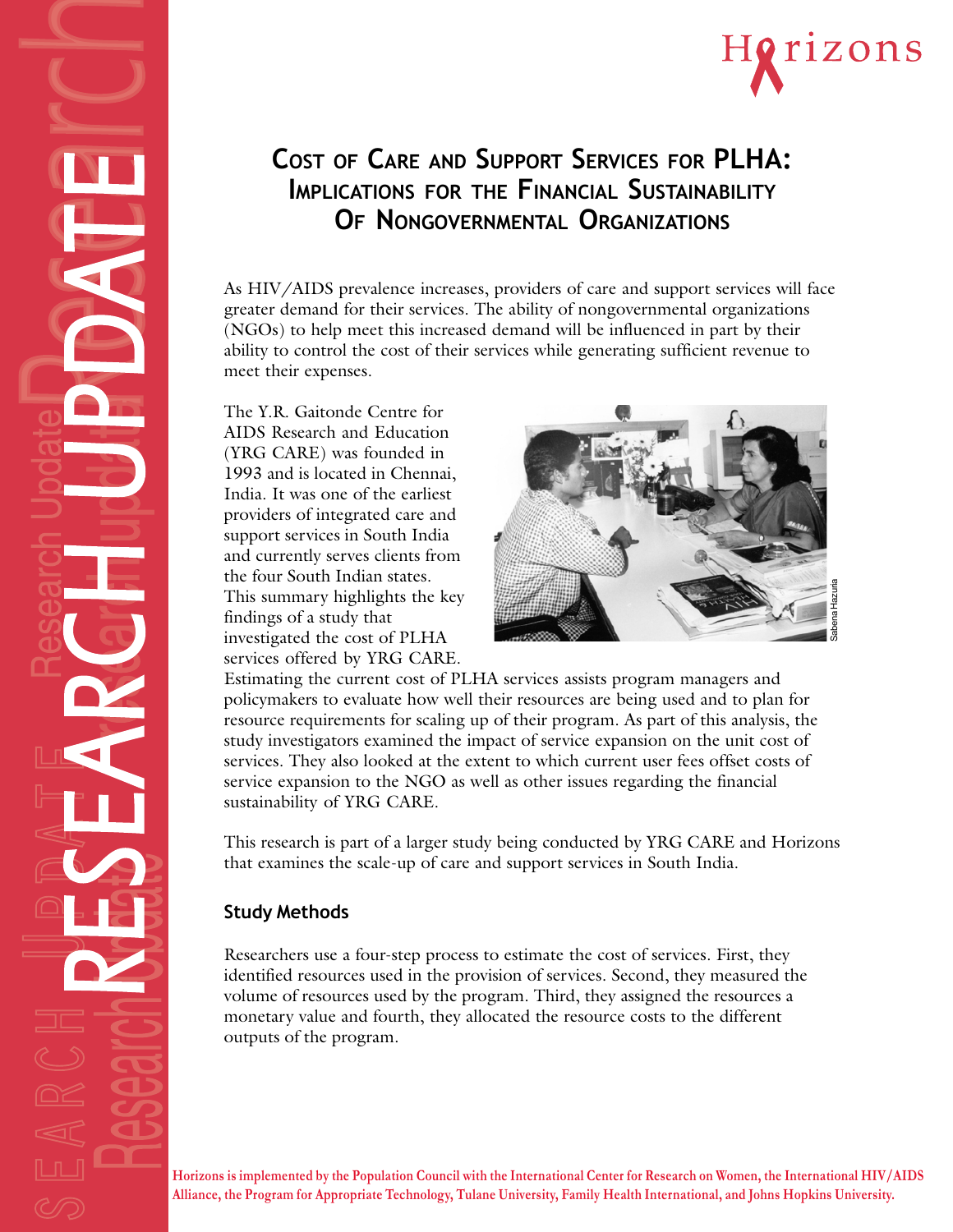Data collection techniques for this analysis included review of clinical and administrative records of YRG CARE, interviews with program personnel, and personnel observation. In order to more accurately allocate the clinical labor costs to specific services, the principal investigators employed activity sampling, a technique similar to a time-motion study where trained observers collect a systematic sample of a provider's activities throughout the day. This study is one of the first applications of this technique toward estimating the cost of HIV/AIDS care and support services.

### **Key Findings**

The unit cost of services ranged from a low of \$5.00 for a post-test counseling session to a high of \$22.41 for a day in the care section of the clinic. Most services cost between  $$5.00$ and \$10.00. A few services had higher costs because of their greater use of labor (pretest counseling) or overhead (bed day of care in the day care unit).

Operating near capacity reduces the cost of services. While the activity sampling activity showed that YRG CARE staff were working as expected, a comparison of service statistics from the year prior to the period of data collection indicated that a higher client volume could be accommodated on most days. This implies that more clients could be served within the existing fixed resources of YRG CARE. If the services were to operate at 85 percent of capacity, as shown in Table 1, the estimated unit costs for services would range from a low of \$2.46 for posttest counseling to a high of \$8.33 for pretest counseling and testing.

| <b>Service</b>            | <b>Current unit cost</b><br>\$) | Unit cost at 85% capacity<br>\$) |
|---------------------------|---------------------------------|----------------------------------|
| <b>Counseling session</b> | 9.85                            | 4.35                             |
| Pretest                   | 13.77                           | 8.33                             |
| Posttest                  | 5.00                            | 2.46                             |
| Individual                | 7.65                            | 3.75                             |
| Family                    | 6.44                            | 3.16                             |
| <b>Outpatient visit</b>   | 6.69                            | 4.73                             |
| New client                | 7.44                            | 5.21                             |
| Follow-up                 | 6.55                            | 4.64                             |
| Day care bed day          | 22.41                           | 4.25                             |
| <b>Inpatient bed day</b>  | 9.44                            | 6.66                             |
| Acute ward                | 9.33                            | 7.30                             |
| General ward              | 9.55                            | 6.10                             |
| Home care visit           | 5.64                            | 2.66                             |

#### **Table 1 Estimated unit cost of service by type of service and capacity**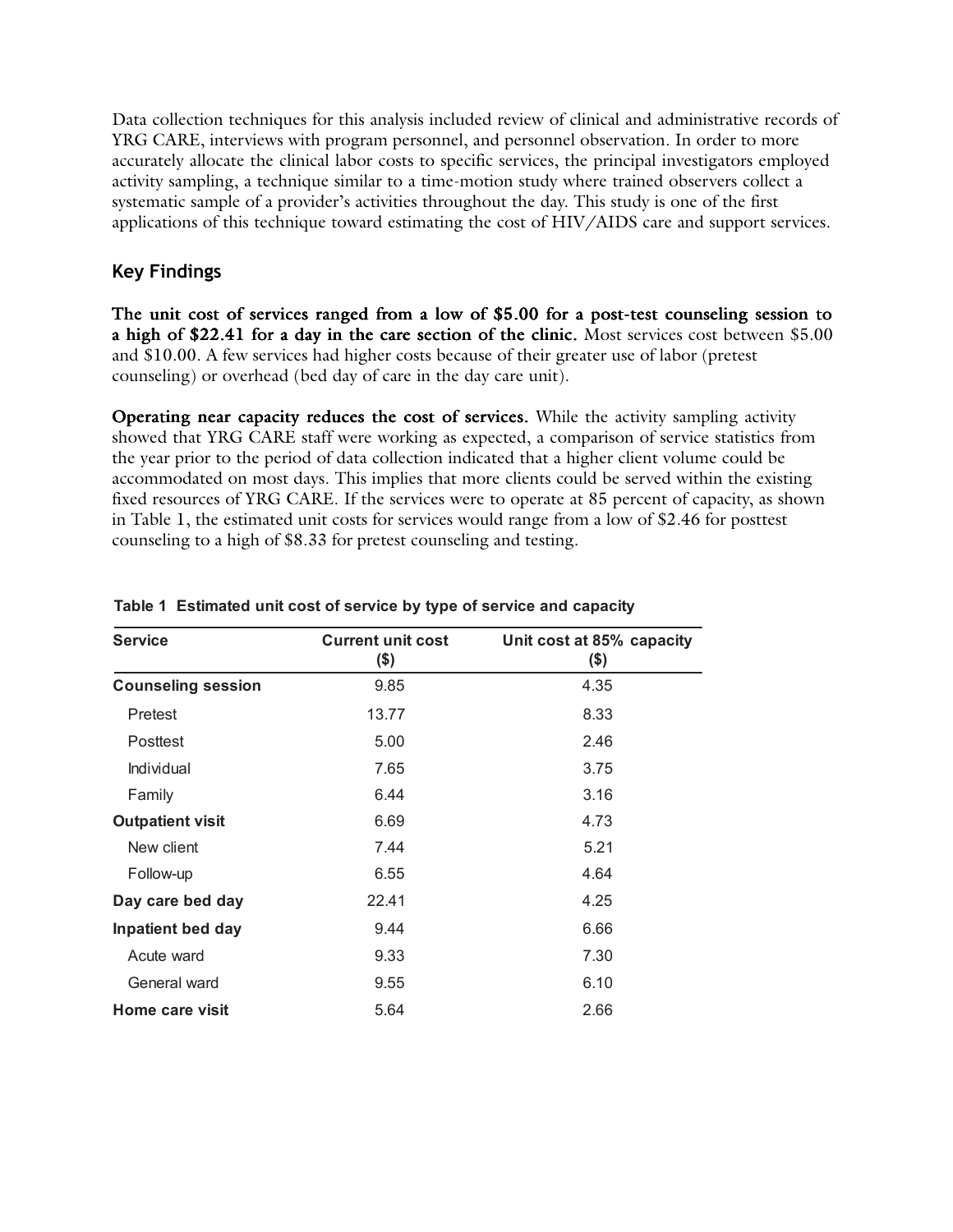Figure 1 shows how the unit cost of inpatient care changes with increasing volume of service.



**Figure 1 Unit cost of inpatient care as volume increases**

High service volume can offset fixed costs but also result in higher variable costs. The researchers found that YRG CARE has relatively high fixed costs of operation. Fixed costs are the value of resources that do not change with an increase in service volume such as staff salaries, equipment, operating and maintenance expenses, and overhead expenses. The costs of these resources must be spread across all services and if the service volume is low, the unit cost of services will be higher.

Variable costs are the value of resources that change as service volume increases (e.g., drugs and supplies). Because user fees at YRG CARE are not sufficient to cover the costs of drugs and supplies for PLHA care, variable costs not covered by user fees will increase as service volume expands. Therefore before expanding services, YRG CARE needs to explore means of reducing variable costs and/or raising user fees. If neither of these is possible, the service will depend upon subsidization from either other services or such external sources as research and education programs.

In-kind contributions can dramatically offset the cost of services to the NGO. YRG CARE has been successful at eliciting targeted and in-kind contributions. Of the total annual resources used by YRG CARE, 43.9 percent of these resources has been donated to YRG CARE. This includes the clinic building and many of the associated operating and maintenance expenses. In addition, many supplies such as drugs and linens are donated. This substantially reduces the cost of services that will need to be covered through other sources.